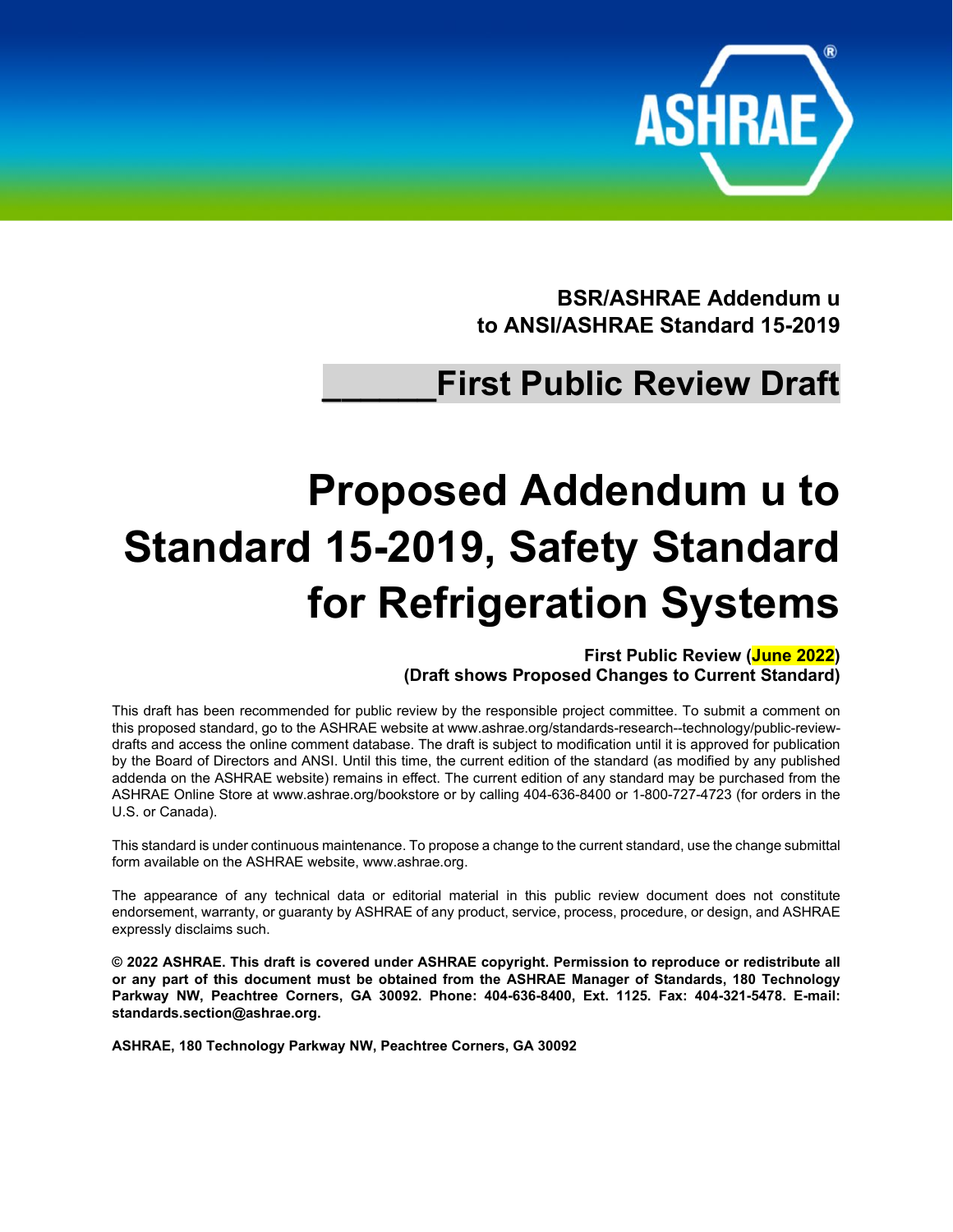BSR/ASHRAE Addendum u to ANSI/ASHRAE Standard 15-2019, *Safety Standard for Refrigeration Systems* First Public Review Draft

**(This foreword is not part of this standard. It is merely informative and does not contain requirements necessary for conformance to the standard. It has not been processed according to the ANSI requirements for a standard and may contain material that has not been subject to public review or a consensus process. Unresolved objectors on informative material are not offered the right to appeal at ASHRAE or ANSI.)**

### **FOREWORD**

A continuous maintenance proposal was submitted to update the definition of approved, nationally recognized laboratory. *Note that the Occupational Safety and Health Administration (OSHA) department of the United States federal government uses "nationally recognized testing laboratory" (NRTL), and this change is to align with that common usage.*

*Changes other than to the definition are to editorially correct the usage through ANSI/ASHRAE Standard 15- 2019. Note that the definition of "*listed" *is not included here as it was modified by Addendum b to ANSI/ASHRAE Standard 15-2019, and Section 7.6.5 is not included here because it is being modified by draft Addendum s. Also note that Addendum e to Standard 15-2019 renumbered Sections 9.10.1 and 9.11.1 in the published version of ANSI/ASHRAE Standard 15-2019 to Sections 9.10.1.1 and 9.14.1 (without textual change), respectively.*

*Note:* This addendum makes proposed changes to the current standard. These changes are indicated in the text by underlining (for additions) and strikethrough (for deletions) except where the reviewer instructions specifically describe some other means of showing the changes. Only these changes to the current standard are open for review and comment at this time. Additional material is provided for context only and is not open for comment except as it relates to the proposed changes.

# **Addendum u to Standard 15-2019**

**Modify Section 3 as follows. The remainder of Section 3 remains unchanged.**

#### **3. DEFINITIONS**

**3.1 Defined Terms**

 $[$   $\ldots$   $]$ 

*\*approved, nationally recognized testing laboratory (NRTL):* a laboratory that is acceptable to the AHJ and provides uniform testing and examination procedures and standards for meeting design, manufacturing, and factory testing requirements of this code; an organization which is recognized by a national body having authority for such approval, which tests for safety, and lists, labels, or accepts, equipment or materials; is organized, equipped, and qualified for testing; and has a follow-up inspection service of the current production of the *listed* listed products.

 $[...]$ 

#### **Modify Section 5 as follows. The remainder of Section 5 remains unchanged.**

# **5. REFRIGERATING SYSTEM CLASSIFICATION**

 $[$   $\ldots$   $]$ 

- **5.3.2** The change of *refrigerant shall* be in accordance with one of the following:
	- a. Written instructions of the original equipment *manufacturer*
	- b. An evaluation of the system by a registered design professional or by a *nationally recognized testing laboratory* an *approved* nationally recognized testing laboratory that validates safety and suitability of the replacement *refrigerant*

 $[\dots]$